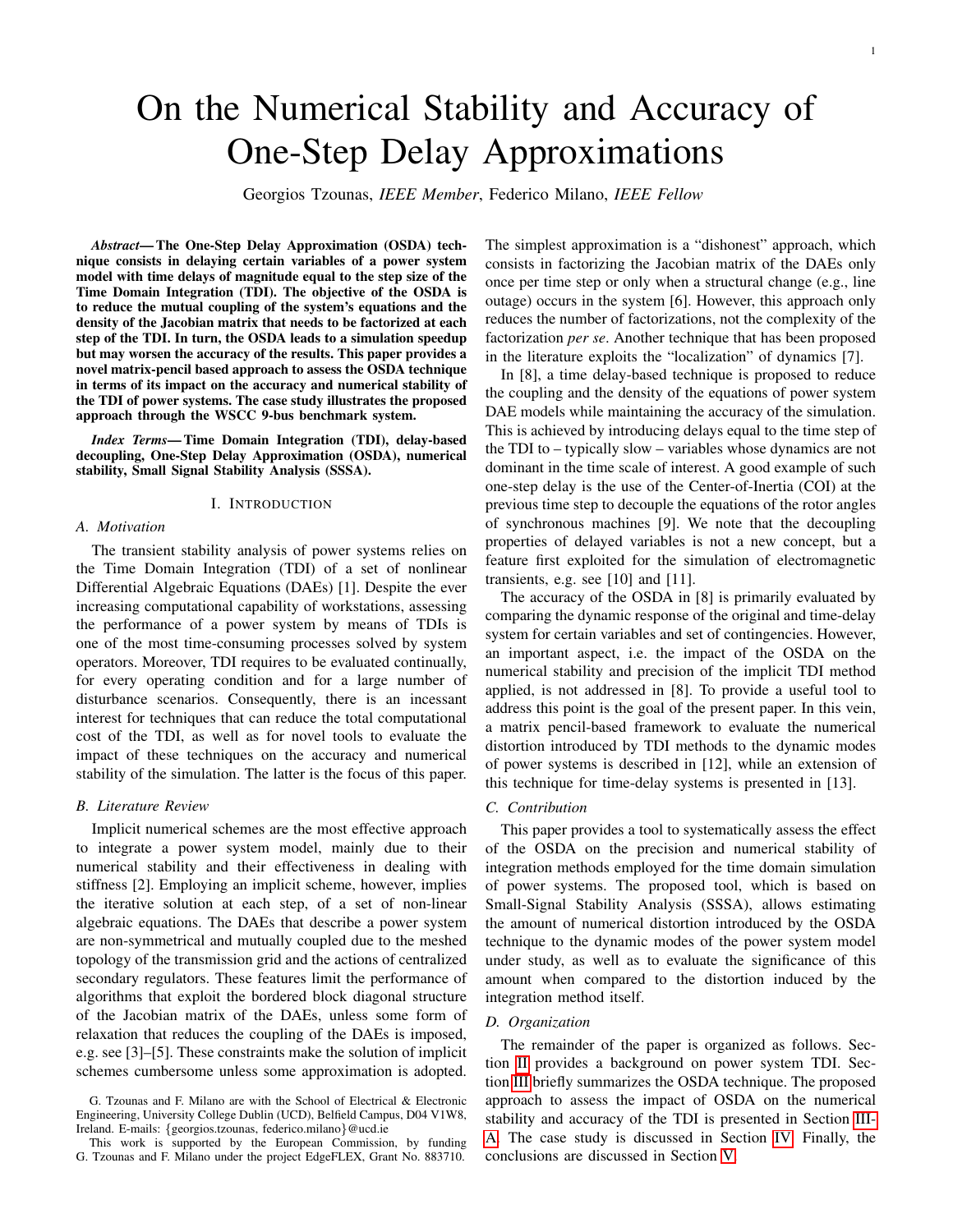#### <span id="page-1-0"></span>II. NUMERICAL INTEGRATION OF POWER SYSTEMS

Power system models are conventionally described by a set of DAEs, as follows:

<span id="page-1-2"></span>
$$
x' = f(x, y),
$$
  
\n
$$
0_{m,1} = g(x, y),
$$
\n(1)

where  $x = x(t) \in \mathbb{R}^n$  are the states and  $y = y(t) \in \mathbb{R}^m$ the algebraic variables;  $f : \mathbb{R}^{n+m} \to \mathbb{R}^n$ ,  $g : \mathbb{R}^{n+m} \to \mathbb{R}^m$ , are sets of non-linear functions; and  $\mathbf{0}_{m,1}$  is the  $m \times 1$  zero matrix. In compact form, [\(1\)](#page-1-2) can be rewritten as:

<span id="page-1-3"></span>
$$
\mathbf{E}\,\mathbf{x}' = \boldsymbol{\phi}(\mathbf{x})\,,\tag{2}
$$

where

$$
\mathbf{x} = \begin{bmatrix} x \\ y \end{bmatrix}, \ \mathbf{E} = \begin{bmatrix} I_n & \mathbf{0}_{n,m} \\ \mathbf{0}_{m,n} & \mathbf{0}_{m,m} \end{bmatrix}, \ \phi(\mathbf{x}) = \begin{bmatrix} f(x,y) \\ g(x,y) \end{bmatrix}. \tag{3}
$$

A numerical method for the TDI of [\(2\)](#page-1-3) is a discrete-time approximation employed to provide a solution for given initial conditions. Without loss of generality, in this paper we focus on one method, namely the Implicit Trapezoidal Method (ITM), which is known to be symmetrically A-stable. Applying the ITM to system [\(2\)](#page-1-3), we have:

<span id="page-1-6"></span>
$$
\boldsymbol{\eta}^{(i)} = \mathbf{Ex}_{t}^{(i)} - \mathbf{Ex}_{t-h} - 0.5h\phi(\mathbf{x}_{t}^{(i)}) - 0.5h\phi(\mathbf{x}_{t-h}), \quad (4)
$$

where  $h > 0$  is the integration time step. At each step, the following system needs to be solved:

<span id="page-1-4"></span>
$$
\boldsymbol{\eta}^{(i)} = \mathbf{0}_{r,1} \,, \tag{5}
$$

where the solution is found iteratively. For example, the  $i$ -th iteration of Newton's method applied to [\(5\)](#page-1-4) is:

$$
\mathbf{x}_{t}^{(i+1)} = \mathbf{x}_{t}^{(i)} - \left[ A^{(i)} \right]^{-1} \boldsymbol{\eta}^{(i)}, \tag{6}
$$

where the Jacobian matrix  $A^{(i)}$  is defined as:

$$
\mathcal{A}^{(i)} = \mathbf{E} - 0.5h \frac{\partial \phi}{\partial \mathbf{x}_t^{(i)}}.
$$
 (7)

### <span id="page-1-12"></span>*A. SSSA-Based Accuracy Assessment*

In this section we briefly describe how the precision of the ITM when employed for the solution of [\(2\)](#page-1-3) can be studied through SSSA [12]. Let  $x<sub>o</sub>$  be an equilibrium point of [\(2\)](#page-1-3). Linearization of [\(2\)](#page-1-3) at  $x_0$  gives:

<span id="page-1-5"></span>
$$
\mathbf{E}\,\Delta\mathbf{x}' = \mathbf{A}\,\Delta\mathbf{x}\,,\tag{8}
$$

where  $\mathbf{A} = \frac{\partial \phi}{\partial \mathbf{x}_t} \big|_{\mathbf{x}_0}$ . The eigenvalues of [\(8\)](#page-1-5) are the solutions of the associated characteristic equation det  $(sE - A) = 0$ ,  $s \in \mathbb{C}$ , where the family of matrices

$$
P(s) = s \mathbf{E} - \mathbf{A} \tag{9}
$$

is called the *matrix pencil* of [\(8\)](#page-1-5), see [14].

Consider the ITM applied for the TDI of [\(2\)](#page-1-3), as described in [\(4\)](#page-1-6). Linearization of [\(4\)](#page-1-6) around the equilibrium gives:

<span id="page-1-7"></span>
$$
(\mathbf{E} - 0.5h\mathbf{A}) \Delta \mathbf{x}_t = (\mathbf{E} + 0.5h\mathbf{A}) \Delta \mathbf{x}_{t-h}, \quad (10)
$$

where we have taken into account that at  $x_0$  [\(5\)](#page-1-4) is satisfied. Then, the matrix pencil of [\(10\)](#page-1-7) is:

$$
\boldsymbol{P}_{\text{ITM}}(z) = z \left( \mathbf{E} - 0.5h \mathbf{A} \right) - \left( \mathbf{E} + 0.5h \mathbf{A} \right). \tag{11}
$$

The eigenvalues of  $P_{\text{ITM}}(z)$  represent the approximated by the ITM dynamic modes of [\(2\)](#page-1-3), while the eigenvalues of  $P(s)$  represent the actual small-disturbance dynamics of the system. Thus, comparing the two pencils allows quantifying the numerical distortion introduced by the TDI method to the system dynamics. Note that  $P(s)$  is referred to the Splane whereas  $P_{\text{ITM}}(z)$  is referred to the Z-plane, hence the eigenvalues of the two pencils can be compared with the mapping  $s_k^{\text{ITM}} = \frac{1}{h} \log(z_k^{\text{ITM}})$ , where  $z_k^{\text{ITM}}$  is the eigenvalue of  $P_{\text{ITM}}(z)$  that approximates the eigenvalue  $s_k$  of  $P(s)$ .

### III. ONE-STEP DELAY APPROXIMATION

<span id="page-1-1"></span>The OSDA technique consists in replacing certain variables of system [\(2\)](#page-1-3) with their values at the previous time step [8]. Such one-step delays do not model a physical phenomenon but are rather introduced with the goal of reducing the overall computational cost of the simulation. Including one-step delays in [\(2\)](#page-1-3) yields the system:

<span id="page-1-8"></span>
$$
\mathbf{E}\,\mathbf{x}' = \tilde{\boldsymbol{\phi}}(\mathbf{x}, \mathbf{x}_d)\,,\tag{12}
$$

where  $x_d = x(t - h)$ . In this work, [\(12\)](#page-1-8) is basically an approximation of [\(2\)](#page-1-3). Then, the OSDA relies on the fact that, using [\(12\)](#page-1-8) leads to Newton iterations with a sparser Jacobian compared to [\(2\)](#page-1-3). Applying the ITM to system [\(12\)](#page-1-8), one has:

<span id="page-1-9"></span>
$$
\mathbf{0}_{r,1} = \mathbf{Ex}_{t}^{(i)} - \mathbf{Ex}_{t-h} - 0.5h\tilde{\boldsymbol{\phi}}(\mathbf{x}_{t}^{(i)}, \mathbf{x}_{t-h}) - 0.5h\tilde{\boldsymbol{\phi}}(\mathbf{x}_{t-h}, \mathbf{x}_{t-2h}).
$$
\n(13)

From [\(13\)](#page-1-9), the Jacobian matrix of Newton's method is:

$$
\tilde{\mathcal{A}}^{(i)} = \mathbf{E} - 0.5h \frac{\partial \tilde{\boldsymbol{\phi}}}{\partial \mathbf{x}_t^{(i)}}.
$$
\n(14)

Then, the following relationship holds, [8]:

<span id="page-1-10"></span>
$$
\frac{\partial \phi}{\partial \mathbf{x}_t^{(i)}} = \frac{\partial \tilde{\phi}}{\partial \mathbf{x}_t^{(i)}} + \frac{\partial \tilde{\phi}}{\partial \mathbf{x}_{t-h}^{(i)}}.
$$
\n(15)

Equation [\(15\)](#page-1-10) implies that  $\tilde{\mathcal{A}}^{(i)}$  is sparser than  $\mathcal{A}^{(i)}$ , see [8]. The goal of the OSDA is exactly to exploit this property by adding one-step delays to elements that satisfy the following conditions:

(i) When subject to small variations, they do not alter significantly the system's trajectories. In this regard, good candidates are variables whose dynamics are slower than the dynamics of interest. Systematic selection of the variables may be done, for example, through a modal analysis [8], [15], [16].

(ii) They produce dense rows/columns in the Jacobian matrix. This way, the sparsity increase is combined with a decoupling of the system's equations, which is an important advantage when exploiting parallelization techniques [17]. Relevant examples in power systems are the COI and the variables of secondary controllers, see [8], [9].

A qualitative comparison between [\(2\)](#page-1-3) and [\(12\)](#page-1-8) can be made by evaluating the small-signal dynamics of the two systems. Linearization of [\(12\)](#page-1-8) around the equilibrium yields:

<span id="page-1-11"></span>
$$
\mathbf{E}\,\Delta\mathbf{x}' = \mathbf{A}_0\,\Delta\mathbf{x} + \mathbf{A}_1\,\Delta\mathbf{x}_d\,,\tag{16}
$$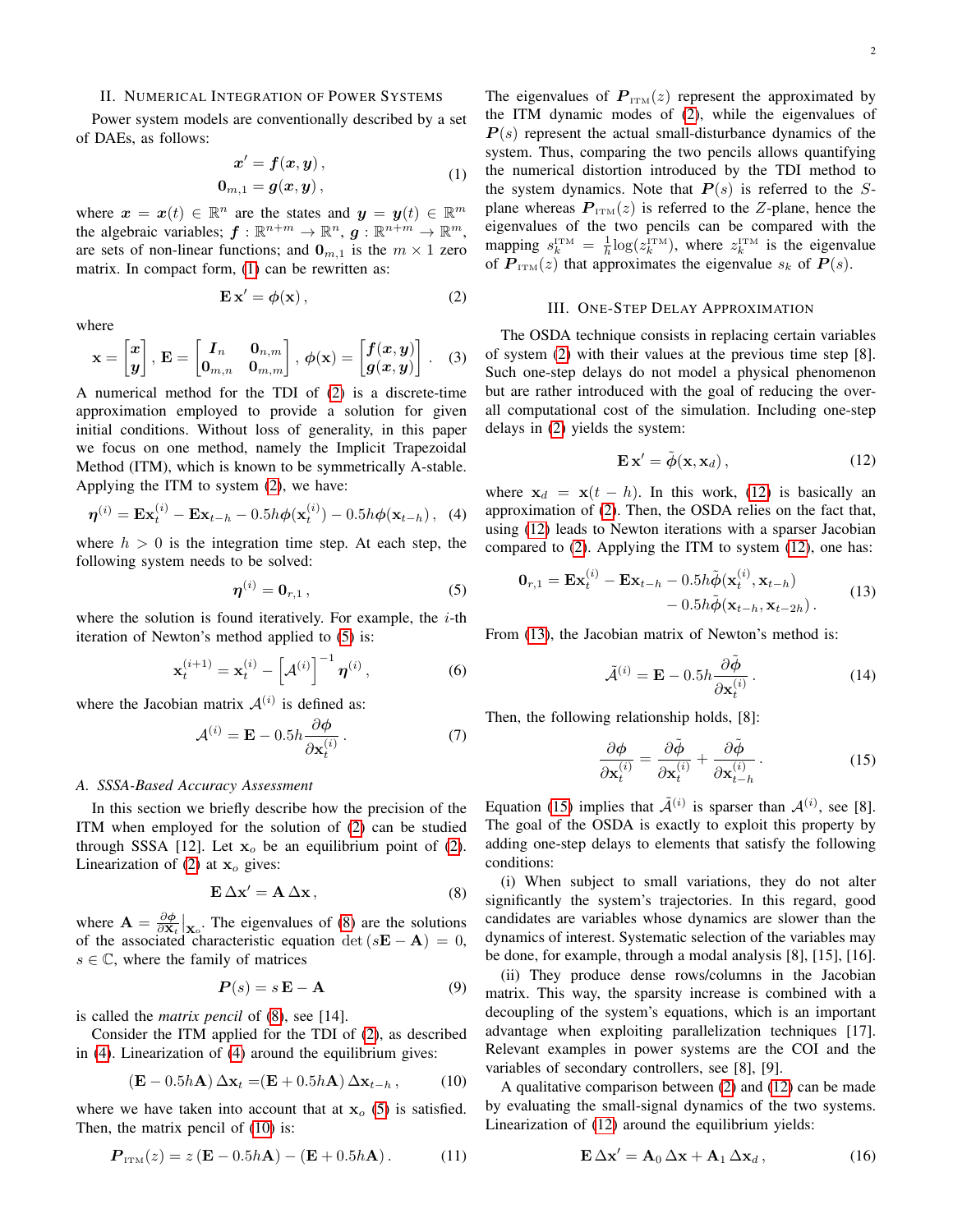TABLE I: Summary of matrix pencils discussed.

<span id="page-2-5"></span>

| Pencil                                                                                                                                                                                                                                                                                                                          | Notation                                                        | $k$ -th eig. (S-plane)                                                                                                                                                                            | Approximation caused by                                                |
|---------------------------------------------------------------------------------------------------------------------------------------------------------------------------------------------------------------------------------------------------------------------------------------------------------------------------------|-----------------------------------------------------------------|---------------------------------------------------------------------------------------------------------------------------------------------------------------------------------------------------|------------------------------------------------------------------------|
| $s\mathbf{E}-\mathbf{A}$<br>$z(\mathbf{E} - 0.5h\mathbf{A}) - (\mathbf{E} + 0.5h\mathbf{A})$<br>$s\mathbf{E}-\mathbf{A}_0-\mathbf{A}_1e^{-sh}$<br>$\mathbf{0}_{r,r}$<br>$\mathbf{0}_{r,r}$<br>$\mathbf{I}_r$<br>$\left  \frac{h}{2} \mathbf{A}_1 \mathbf{E} + \frac{h}{2} (\mathbf{A}_0 + \mathbf{A}_1) \right $<br>$ 0_{r,r} $ | P(s)<br>$\boldsymbol{P}_{\text{ITM}}(z)$<br>$\boldsymbol{P}(s)$ | $s_k$<br>$s_k^{\text{ITM}} = \frac{1}{h} \log(z_k^{\text{ITM}})$<br>$\tilde{s}_k$<br>$\tilde{\bm{P}}_{\text{ITM}}(z)$ $\tilde{s}_{k}^{\text{ITM}} = \frac{1}{b} \log(\tilde{z}_{k}^{\text{ITM}})$ | None (original system)<br><b>ITM</b><br><b>OSDA</b><br><b>ITM-OSDA</b> |

where  $A_0$ ,  $A_1$ , are the Jacobians of the delay-free and delayed variables of the system, respectively, and  $A = A_0 + A_1$ . The pencil of [\(16\)](#page-1-11) is:

$$
\tilde{\boldsymbol{P}}(s) = s \mathbf{E} - \mathbf{A}_0 - \mathbf{A}_1 e^{-sh} \,. \tag{17}
$$

Thus, with the formulation used in this paper<sup>[1](#page-2-2)</sup>, this task corresponds to comparing the eigenvalues of  $P(s)$  and  $P(s)$ .

#### <span id="page-2-0"></span>*A. Proposed Analysis*

Comparing  $P(s)$ ,  $P(s)$ , allows assessing the approximation introduced by the OSDA to the system's dynamic modes. Moreover, it allows extracting an estimate of the maximum admissible one-step delay so that the approximation is lower than a specified threshold. However, when employing the OSDA in a TDI, the ability to increase the time step while maintaining a good precision is also limited by the numerical approximation caused by the integration method *per se*. An estimation of the maximum admissible step size that also accounts for the latter cannot be provided through  $P(s)$ ,  $\dot{P}(s)$ .

In this section we propose an approach to assess the effect of OSDA on the accuracy and numerical stability of the TDI. For simplicity but without loss of generality we consider only the ITM. Note that studying the impact on numerical stability is relevant, since the asymptotic stability of the ITM, as well as of any A-stable natural Runge-Kutta method, is not guaranteed for delay differential equations [18].

Linearizing [\(13\)](#page-1-9) around the equilibrium yields:

<span id="page-2-3"></span>
$$
(\mathbf{E} - 0.5h\mathbf{A}_0) \Delta \mathbf{x}_t = [\mathbf{E} + 0.5h(\mathbf{A}_0 + \mathbf{A}_1)] \Delta \mathbf{x}_{t-h}+ 0.5h\mathbf{A}_1 \Delta \mathbf{x}_{t-2h}.
$$
 (18)

We define  $\mathbf{y}_t = [\Delta \mathbf{x}_{t-h}^{\mathrm{T}} \ \Delta \mathbf{x}_t^{\mathrm{T}}]^{\mathrm{T}}$ ,  $\mathbf{y}_{t-h} = [\Delta \mathbf{x}_{t-2h}^{\mathrm{T}} \ \Delta \mathbf{x}_{t-h}^{\mathrm{T}}]^{\mathrm{T}}$ . Then, [\(18\)](#page-2-3) can be equivalently rewritten as:

<span id="page-2-4"></span>
$$
\mathbf{F}\,\mathbf{y}_t = \mathbf{G}\,\mathbf{y}_{t-h} \,,\tag{19}
$$

where

$$
\mathbf{F} = \begin{bmatrix} \mathbf{I}_r & \mathbf{0}_{r,r} \\ \mathbf{0}_{r,r} & \mathbf{E} - \frac{h}{2}\mathbf{A}_0 \end{bmatrix}, \, \mathbf{G} = \begin{bmatrix} \mathbf{0}_{r,r} & \mathbf{I}_r \\ \frac{h}{2}\mathbf{A}_1 & \mathbf{E} + \frac{h}{2}(\mathbf{A}_0 + \mathbf{A}_1) \end{bmatrix}.
$$

The matrix pencil of system [\(19\)](#page-2-4) is:

$$
\tilde{\boldsymbol{P}}_{\text{ITM}}(z) = z \, \mathbf{F} - \mathbf{G} \,. \tag{20}
$$

The eigenvalues of  $\tilde{P}_{TTM}(z)$  account, in the Z-plane, for the approximation introduced to the dynamics of the original system by the ITM combined with the OSDA technique. Hereafter we will refer to this combination as ITM-OSDA.

Let  $\tilde{z}_k^{\text{ITM}}$  be the eigenvalue of  $\tilde{P}_{\text{ITM}}(z)$  that approximates the  $k$ -th mode of [\(2\)](#page-1-3). The latter is represented by the eigenvalue  $s_k$ . Then,  $\tilde{z}_k^{\text{ITM}}$  becomes comparable to  $s_k$  by using a simple plane transformation, see also the relevant discussion in Section [II-A.](#page-1-12) Finally, a summary of the matrix pencils  $P(s)$ ,  $\mathbf{P}_{\text{ITM}}(z)$ ,  $\tilde{\mathbf{P}}(s)$  and  $\tilde{\mathbf{P}}_{\text{ITM}}(z)$  is provided in Table [I.](#page-2-5) In the remainder of the paper, we study how  $\tilde{s}_k^{\text{ITM}}$  and  $s_k^{\text{ITM}}$  compare to each other and to the original system mode  $s_k$ .

# IV. CASE STUDY

<span id="page-2-1"></span>This section presents an application of the proposed approach on the WSCC 9-bus system. The system consists of 6 transmission lines, 3 transformers, and 3 Synchronous Machines (SMs) equipped with Turbine Governors (TGs) and Automatic Voltage Regulations (AVRs). During transients, loads are modeled as constant admittances. SMs in this study are referred to the system's COI, i.e. the differential equation of the rotor angle of the  $i$ -th SM is:

<span id="page-2-7"></span><span id="page-2-6"></span>
$$
f_{(\delta_i')} := \delta_i' = \Omega_b(\omega_i - \omega_{\text{cor}}), \qquad (21)
$$

where  $\Omega_b$  is the nominal synchronous angular frequency in rad/s. The COI speed is defined by the algebraic equation:

$$
g_{(\omega_{\text{COI}})} := 0 = \omega_{\text{COI}} - \sum_{i=1}^{3} \frac{M_i}{M_{\text{T}}} \omega_i, \qquad (22)
$$

where  $\omega_i$ ,  $M_i$  are the rotor speed and the starting time of the *i*-th SM, respectively; and  $M_T = M_1 + M_2 + M_3$ . Finally, SMs are assumed to provide secondary frequency regulation through an Automatic Generation Control (AGC). The AGC produces a dynamic active power command  $p_s$  as follows:

<span id="page-2-8"></span>
$$
f_{(p'_s)} := p'_s = K_i \left(\omega^{\text{ref}} - \omega_{\text{col}}\right). \tag{23}
$$

The power command  $p_s$  is distributed to the TGs proportionally to their droops [19]. The power order  $p_{r,i}$  received by the  $i$ -th TG is defined by the algebraic equation:

<span id="page-2-9"></span>
$$
g_{(p_{\mathbf{r},i})} := 0 = p_{\mathbf{r},i} - \frac{R_i}{R_{\mathbf{r}}} p_{\mathbf{s}}\,,\tag{24}
$$

where  $R_i$  is the droop of the *i*-th TG; and  $R_T = R_1 + R_2 + R_3$ .

# *A. Example 1*

OSDA in this section is performed by delaying (i)  $\omega_i$  in [\(22\)](#page-2-6), which removes  $\partial g_{(\omega_{\text{COI}})} / \partial \omega_i$  from the Jacobian, (ii)  $\omega_{\text{COI}}$  in [\(21\)](#page-2-7), [\(23\)](#page-2-8), which removes  $\partial f_{(\dot{\delta}_i)} / \partial \omega_{\text{COI}}$ ,  $\partial f_{(p'_s)} / \partial \omega_{\text{COI}}$ , and (iii)  $p_s$  in [\(24\)](#page-2-9), which removes  $\partial g_{(p_{r,i})}/\partial p_s$ . This setup is not

<span id="page-2-2"></span><sup>&</sup>lt;sup>1</sup>In this work, algebraic variables are treated as states with zero time constants and thus they are not eliminated from the linearized model. This preserves sparsity, while also preventing the birth of infinite spurious delays, a modeling issue that is present in the formulation of [8].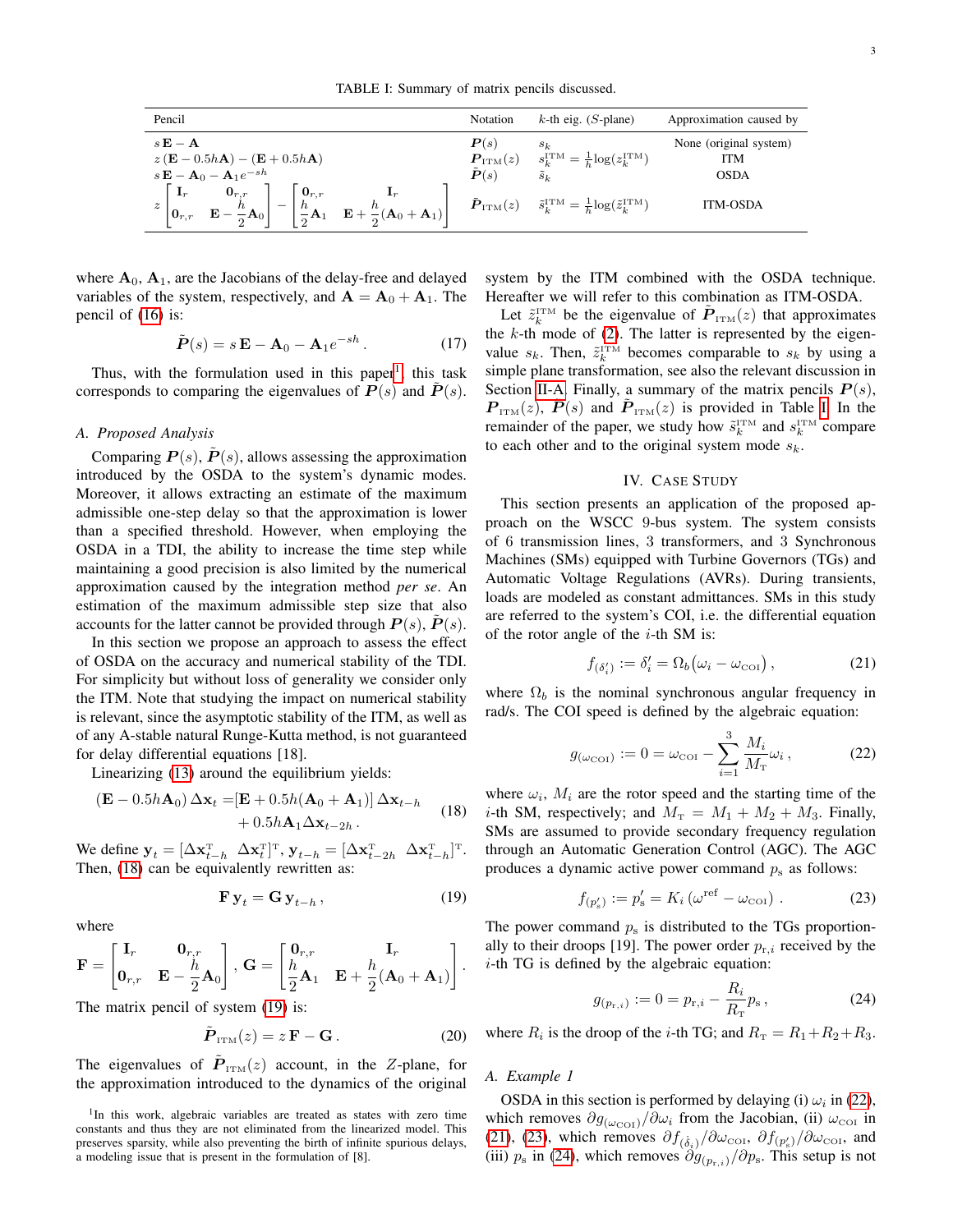TABLE II: 15 rightmost eigenvalues and relative errors.

<span id="page-3-2"></span>

|                                | $h = 0.01$ s                                   |                             |                                | $h = 0.2$ s                           |                             |                             |                               |                                     |
|--------------------------------|------------------------------------------------|-----------------------------|--------------------------------|---------------------------------------|-----------------------------|-----------------------------|-------------------------------|-------------------------------------|
|                                | <b>ITM</b>                                     |                             | <b>ITM-OSDA</b>                |                                       | <b>ITM</b>                  |                             | <b>ITM-OSDA</b>               |                                     |
| $s_k$                          | $s_k^{\mathrm{ITM}}$                           | $\epsilon_{\text{ITM}}[\%]$ | $\tilde{s}_{k}^{\mathrm{ITM}}$ | $\tilde{\epsilon}_{\text{ITM}}[\%]\ $ | $s_k^{\mathrm{ITM}}$        | $\epsilon_{\text{ITM}}[\%]$ | $\tilde{s}_k^{\mathrm{ITM}}$  | $\tilde{\epsilon}_{\text{ITM}}[\%]$ |
| $-0.0200 \; (x2)$              | $-0.0200 \; (x2)$                              | 0.000                       | $-0.0200 \; (\times 2)$        | 0.000                                 | $-0.0200 \; (\times 2)$     | 0.001                       | $-0.0200 \; (x2)$             | 0.001                               |
| $-0.0555$                      | $-0.0555$                                      | 0.000                       | $-0.0556$                      | 0.000                                 | $-0.0556$                   | 0.001                       | $-0.0564$                     | 1.487                               |
| $-0.0997 \pm \eta 0.1332$      | $-0.0997 \pm \eta 0.1332$                      | 0.000                       | $-0.0994 \pm 0.1334$           | 0.221                                 | $-0.0997 \pm \eta 0.1332$   | 0.009                       | $-0.0926 \pm \eta 0.1356$     | 4.468                               |
| $-0.1699 \pm \frac{1}{0.6696}$ | $-0.1697 \pm \frac{1}{0.6658}$                 | 0.049                       | $-0.1698 \pm 7.6659$           | 0.049                                 | $-0.1070 \pm \iota 6.5435$  | 14.701                      | $-0.1070 \pm 1.5436$          | 14.701                              |
| $-0.4263 \pm \eta$ 0.4945      | $-0.4263 \pm \gamma 0.4945$                    | 0.000                       | $-0.4263 \pm \gamma 0.4945$    | 0.000                                 | $-0.4255 \pm \jmath 0.4950$ | 0.142                       | $-0.4255 \pm \jmath 0.4950$   | 0.143                               |
| $-0.4394 \pm \jmath 0.7390$    | $-0.4394 \pm 0.7390$                           | 0.001                       | $-0.4394 \pm 10.7390$          | 0.001                                 | $-0.4373 \pm \eta$ 0.7391   | 0.246                       | $-0.4373 \pm \vartheta$ .7391 | 0.247                               |
| $-0.4441 \pm 1.2110$           | $-0.4441 \pm 1.2110$                           | 0.001                       | $-0.4441 \pm 1.2110$           | 0.001                                 | $-0.4380 \pm 1.2075$        | 0.550                       | $-0.4380 \pm 1.2075$          | 0.551                               |
|                                | $-0.6720 \pm 11.6396$    $-0.6697 \pm 11.6266$ | 0.113                       | $-0.6697 \pm 11.6266$          | 0.113                                 | $-0.2851 \pm \gamma 8.6197$ | 26.114                      | $-0.2851 \pm 1.6197$          | 26.114                              |

expected to notably impact on TDI accuracy, since COI and AGC dynamics are slower than the dynamics of interest [8].

We carry out a  $TDI^2$  $TDI^2$  to show the impact of OSDA on the transient response of the system. To this aim, we consider a three-phase fault at bus 4, applied at  $t = 1$  s and cleared after 80 ms by tripping the line between buses 4 and 5. Two step sizes are considered for the TDI, 0.01 and 0.2 s. The rotor speed of the SM at bus 2 is shown in Fig. [1.](#page-3-1) Increasing the step size from 0.01 to 0.2 s causes a significant distortion of the trajectory by the ITM. Compared to this distortion, the additional approximation introduced by the OSDA is negligible. In fact, the trajectories corresponding to the original and the OSDA system are basically indistinguishable for  $h = 0.01$  s, while they show only a slight deviation for  $h = 0.2$  s.

<span id="page-3-1"></span>

Fig. 1: Transient of  $\omega_2$  after the fault, ITM (with and without OSDA).

We discuss the effect of the ITM and OSDA on the accuracy of the TDI based on the proposed approach. Table [II](#page-3-2) shows the relative percentage error introduced by the ITM to the 15 rightmost eigenvalues of the system when employed without and with the OSDA. The relative errors are defined as follows:

$$
\tilde{\epsilon}_{\text{ITM}} = \frac{|\tilde{s}_1^{\text{ITM}} - s_1|}{|s_1|}, \quad \epsilon_{\text{ITM}} = \frac{|s_1^{\text{ITM}} - s_1|}{|s_1|}. \tag{25}
$$

Results indicate that for  $h = 0.01$  s, the ITM introduces a very small numerical distortion to the dynamic modes of the system. The conclusion is the same when the ITM is combined with the OSDA (ITM-OSDA). On the other hand, for a large time step ( $h = 0.2$  s), the error caused by the ITM is significant and, most importantly, impacts the system's critical modes. This is also clearly shown in Fig. [2.](#page-3-3) The two most poorly

<span id="page-3-0"></span>

<span id="page-3-3"></span>

damped modes of the system are electromechanical and are represented by the complex pairs  $-0.1699 \pm 0.76696$  and  $-0.6720 \pm 11.6396$  with damping ratios 2.215%, 5.764%, respectively. The error  $\epsilon_{ITM}$  for these pairs is 14.7% and 26.1%, respectively. Compared to  $\epsilon_{\text{ITM}}$ , the additional error due to the use of the OSDA, i.e.  $\tilde{\epsilon}_{TTM} - \epsilon_{TTM}$ , is negligible.

<span id="page-3-4"></span>

Fig. 3: Transient of  $p_s$  following the fault, ITM,  $h = 0.2$  s.

For  $h = 0.2$  s, the mode mostly impacted by the OSDA is the pair  $-0.0997 \pm \jmath 0.1332$ , for which  $\tilde{\epsilon}_{TTM} - \epsilon_{TTM} = 4.459\%$ . Participation analysis [16] shows that the variable mostly contributing to this mode is the AGC power command  $p_s$ . Figure [3](#page-3-4) shows the trajectory of  $p_s$  for  $h = 0.2$  s with and without the OSDA (we assume the same disturbance with Fig. [1\)](#page-3-1) and indicates that, as expected, the impact of the onestep delay increases for larger values of h.

It is relevant to note that the proposed approach is based on SSSA and is thus technically valid only around steady-state solutions. That said, the structure of the modes of a power system as well as the qualitative properties of TDI methods